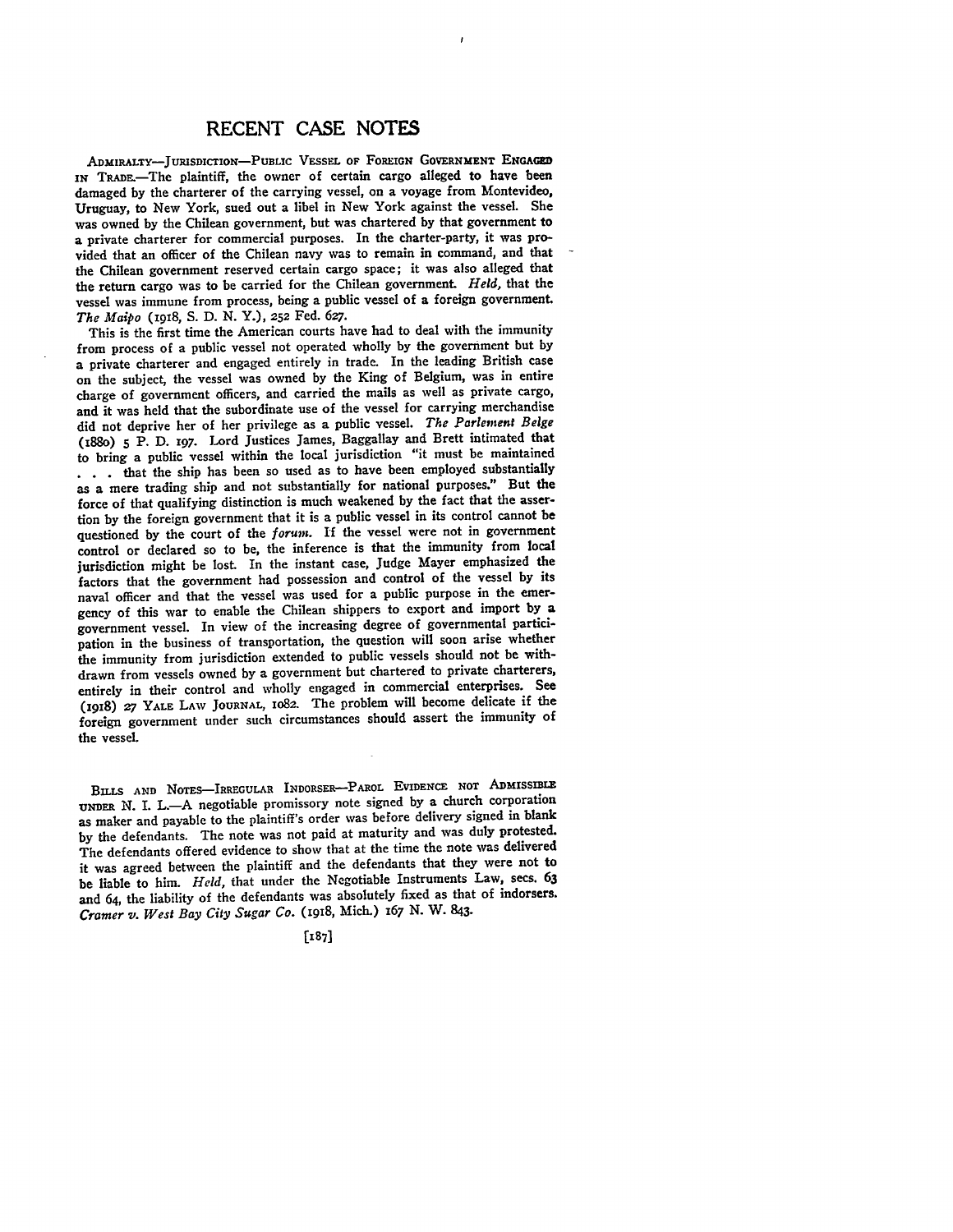*YALE LAW JOURNAL*

Prior to the adoption of the **N.** I. **L.** the greatest confusion existed in the cases dealing with the irregular indorser. The English courts apparently held him not liable at'all. *Steele v. McKinlay* (i88o) L. R. **5** A. C. *754-* In some American states he was held to be "presumptively" a joint maker; but there was no agreement whether the "presumption" was "conclusive' or "merely *prima facie!"* In others he was presumed to be a guarantor. Other states had still different rules. See note to *Cromwell v. Hewitt* (i869) **4o** N. Y. **491;** also Norton, *Bills and Notes* (4th ed.) i88-i89. The N. I. L. provides as follows: "Sec. **63.** A person placing his signature upon an instrument otherwise than as maker, drawer or acceptor, is deemed to be an indorser, unless he clearly indicates **by** appropriate words his intention to be bound in some other capacity." "Sec. 64. Where a person, not otherwise a party to an instrument, places thereon his signature in blank before delivery, he is liable as indorser, in accordance with the following rules: I. If the instrument is payable to the order of a third person, he is liable to the payee and to all subsequent parties. *2.* **If** the instrument is payable to the order of the maker or drawer, or is payable to bearer, he is liable to all parties subsequent to the maker or drawer. **3.** If he signs for the accommodation of the payee, he is liable to all parties subsequent to the payee." This language seems clear enough in all reason, but the expected complete uniformity has not resulted. However, a large majority of the states which have passed upon the subject have agreed in reaching the result arrived at in the principal case, *viz.,* that oral agreements of the parties are irrelevant in determining the liability of the irregular indorser. Unfortunately, at least so far as uniformity is concerned, the New York Court of Appeals has taken the view that these provisions of the **N.** I. L. do nothing more than create "presumptions" as to the obligations of the irregular indorser-the presumptions differing as to details from those which existed before the act was passed. Thus the door is still open in New York for evidence as to the actual agreement of the original parties. *Haddock, Blanchard & Co. v. Haddock* (i9o8) *192 N. Y.* 499, **85** N. **E. 68.** One or two other states have taken a similar view. *Hunter v. Harris* **(z91z) 63** Or. 505, *127* Pac. **786;** *Mercantile Bank of Memphis v. Busby* **(igo8)** *12o* Tenn. **652, 113 S.** W. **39o.** The English Bills of Exchange Act is regarded as making the irregular indorser liable to the payee as an indorser, *Glenie v. Bruce Smith* [i9o8] **I** *K.* B. **263.** So far as abstract justice is concerned much may be said for the view taken **by** the New York courts; however, it is hard to justify it in view of the clear language of the statute. It also fails to carry out the plan to secure uniformity in commercial law. Moreover, the statutory provision itself, as applied to the case in hand, may well be justified as a practical rule, on the ground that in most cases the real agreement of the parties is that the irregular indorser shall be liable to the payee, and that whatever injustice may be done in the few cases where this is not so is more than counterbalanced **by** the opportunities which the permission to introduce extrinsic evidence gives to dishonest defendants to escape from the results of their agreements. To this may be added the saving of time and expense, both to the litigants and the public, **by** the elimination of a trial of the issues raised **by** the extrinsic evidence if it be admitted.

**CoNFLirC OF** LAws-HEm's CoMPuLsoRY **PORTION-RIGHTS OF ITALIAN** Hus-**BAND** IN WiFE's **PROPERTY** IN FRANcx.-The wife of an Italian subject, who had acquired a domicil *de facto* in France, left all of her property **by** will to her mother. Her husband brought an action in France against his mother-in-law for the recovery of a life-estate in one-third of the wife's property in France, basing his claim upon the provisions of the Italian Code relating to the heir's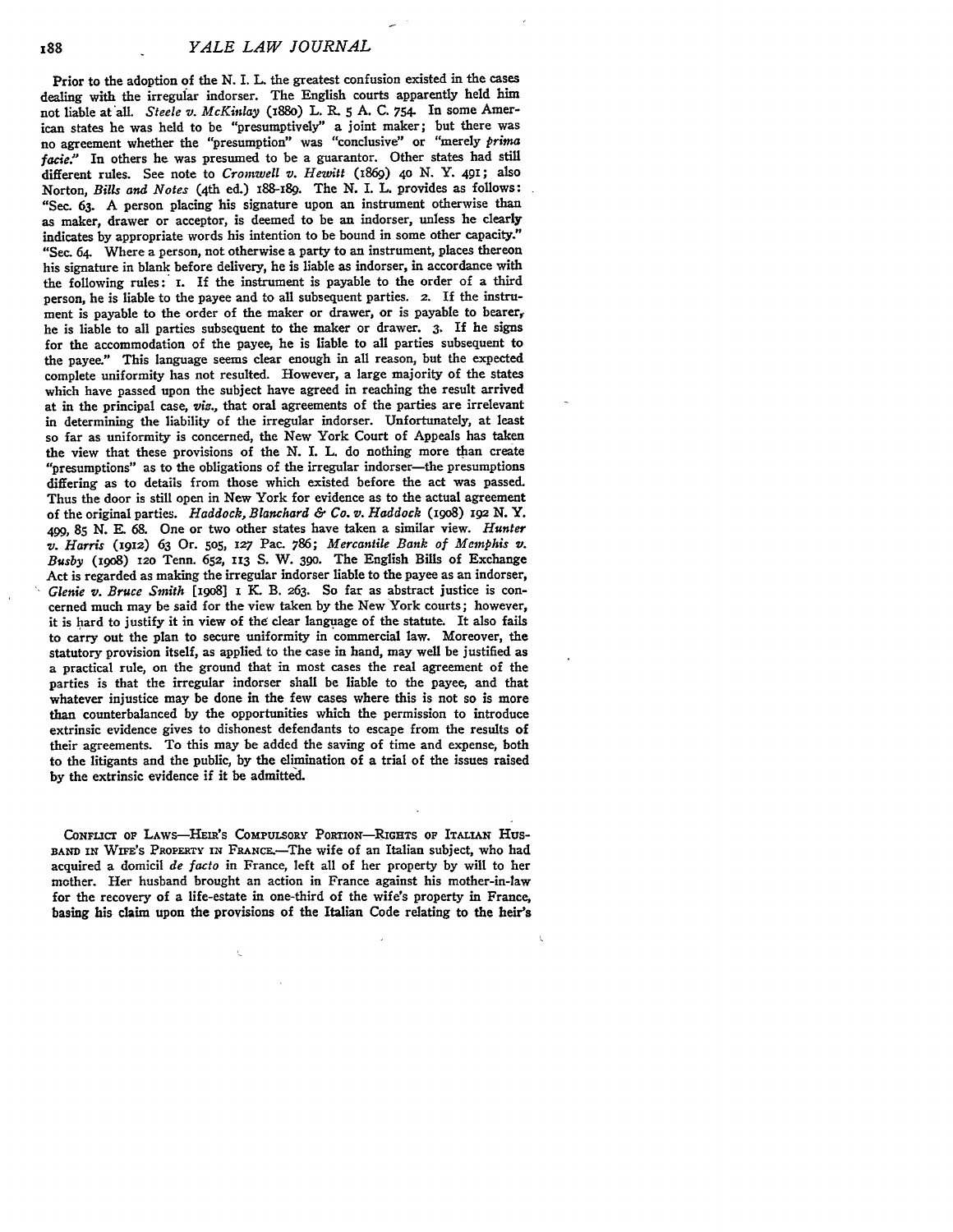compulsory portion. *Held,* **(I)** that his contention was not well-founded with respect to the immovable property, inasmuch as the rights therein were controlled by the law of the *situs* and the French law did not confer upon the surviving husband or wife a right to a compulsory portion; and **(2)** that he was entitled to the enjoyment during his life of one-third of the wife's movable property in accordance with the provisions of the Italian law. *Tisserand v. Pellegrino* (1917, Tribunal civil de Nice) 44 CLUNET, 1792.

See **COMMENTS, p.** i8I.

CONFLICT OF LAWS-WORKMEN'S COMPENSATION ACT-EXTRATERRITORIAL INjuR.-An employer doing a general contracting business in the Northwest, but with general offices in Minnesota, made in that state a contract with a workman to go to another state to work. While so employed the workman was killed by an accident arising out of and in the course of his employment. His dependents in Minnesota claimed compensation in that state under the state Compensation Act. *Held,* that the claimants were entitled to recover under the Minnesota law. *State ex rel. Maryland, etc., Co. v. District Court* (19x8, Minn.) *x68* **N.** W. **177.**

The decision is placed **by** the court upon the ground that the Minnesota act was intended to compensate for injuries, whether intraterritorial or extraterritorial, incurred as incidental to a business "localized in the state." For a discussion of the problems involved in this and similar cases, see **(1917) 27** YALE LAW **JOURNAL, 113; (x9x8)** *27 ibid. 707.*

CONSTITUTIONAL LAw.-CLASS LEGISLATION-STERILIZATION **OF THE MENTALLY** DEFECTIVE IN STATE INSTITUTIONS.<sup>A</sup> Michigan statute authorized the management of any publicly maintained institution for the insane and feeble-minded to render incapable of procreation any individual confined there who had been adjudicated **by** the proper court to be a proper subject for such treatment. The superintendent of an institution applied for a writ of *mandamus* to compel such adjudication in respect of an inmate of his institution. *Held,* that the statute was unconstitutiohal as denying equal protection of the laws, and that no writ should issue. *Haynes v. Lapeer Circuit Judge* (Ig18, Mich.) i66 **N.** W. **938.**

The prevention of procreation **by** criminals and imbeciles has been advocated for some time **by** scientists and societies. See *27* MEDico-LEGAL JouR. **I34;** Warner, *American Charities,* **133 f.** Whatever may be said of the operation as a punishment for crime,-on which see Baldwin, *Whipping and Castration as Punishments for Crime* (1899) **8** YALE LAW **JOURNAL, 371, 380ff.;** *State v. Feilen* (1912) **70** Wash. **65,** 126 Pac. **75,** 41 L. R. **A. (N. S.)** 418 and iote; and **COMMENTs** (r914) **23** YA.LE LAW JouRNAL, 363-the use of some such operation to prevent the propagation of imbeciles is **highly** desirable. For imbecility is an inheritable trait. Lombroso, *Crime: Its Causes and Remedies,* sec. 74; *Proceedings of National Conference of Charities and Correction* (19o3) **245-253.** And the mentally defective have a peculiar bent toward uncontrolled procreation. *Proceedings of National Conference of Charities and Correction* **(I9o2) 154.** To meet this statutes have been passed making it a crime-in substance--to obtain carnal knowledge of an imbecile, epileptic, etc., of the opposite sex, within the period of fecundity. (Ind.) Burns' Ann. **St. 1914,** secs. 225o, **2251.** Exception is made in favor of husband or wife; but the issuance of a marriage license to persons of the restricted class is prohibited. *Ibid.* sec. **8365;** but see *Franklin v. Lee* (1902) 30 Ind. App. 31, 62 N. E. 78. There seems to be no question as to the constitutionality of such statutes, nor as to their beneficial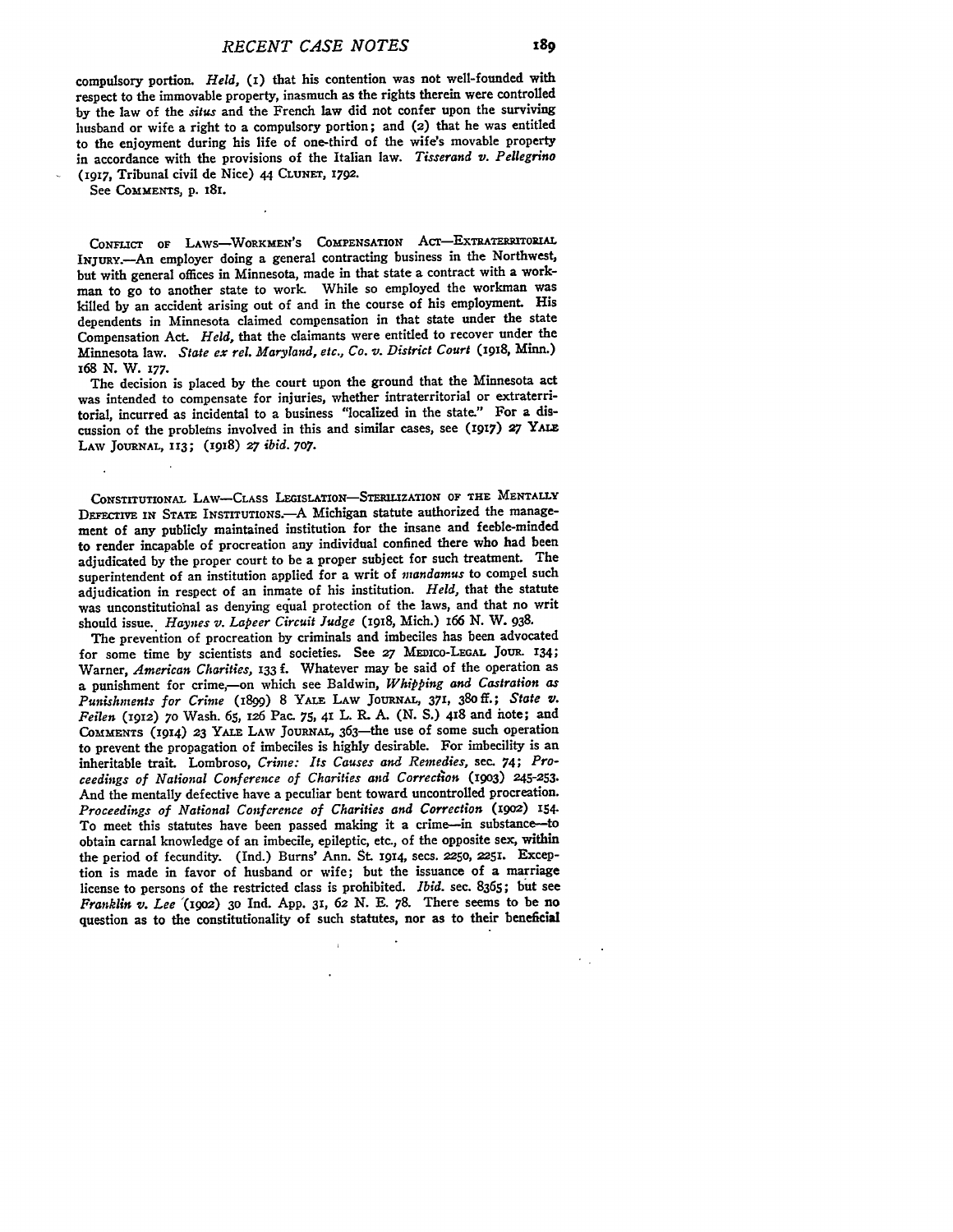*YALE LAW JOURNAL*

effect. The only question is as to their adequacy. Some states have attempted to catch the evil at the source, passing statutes providing for the sterilization of inmates of public institutions. Conn. Pub. Laws i9og, ch. *2og;* (Ind.) Burns' Ann. **St. 1914,** sec. **2232.** Such legislation has in some cases been held unconstitutional as hopelessly unreasonable in its classification. The argument is that the sub-class, the defectives-in-public-institutions, who are the only ones deprived of their liberty of procreation, are of all the defectives the last to require such deprivation: being under surveillance, and without access to the opposite sex. *Smith v. Board of Examiners* (1913, Sup. Ct.) 85 N. J. L. 46, 88 Atl. 963, followed by the principal case. But it is doubted whether the absurdity excoriated in the opinions exists in fact. Classifications have been sustained on the ground of facilitating administration. *Missouri v. Lewis* (1879) ioi U. **S.** 22; **<sup>25</sup>**L. Ed. **989.** Certainly the administrative machinery for dealing with inmates of public institutions is the easiest both to create and to run effectively. It may fairly be urged, too, that the worst cases are most likely to be found in the institutions; and perhaps that the state has greater, more immediate responsibility for defectives thrown directly into the state's hands for care and restraint. And it is an unfortunate fact that "once an inmate, always an inmate"--i. e., always under restraint from procreation, is no rule of our institutions. It is believed that any fair investigation of the facts will show-Garrison, **J.,** to the contrary notwithstanding, in *Smith v. Board of Examiners, supra,* at p. 55-that the insufficiency of institutional accommodation to meet the demand does result not only in the turning away from, but in the turning out of the institutions of many uncured and incurable defectives, to make room for more. Surely a law which secures the sterilization of such, while they are under control, before they are lost in the community, is far from showing that flat-footed unreasonableness in its classification which the courts have said is necessary to make them refuse enforcement. See *Booth v. Illinois* **(1902)** <sup>184</sup> **U. S. 425, 22 Sup.** Ct. **45.**

CONTRACTS-ILLEGALITY-OUSTING COURT'S JURISDICTION.-An article in a bill of lading for maritime shipment from Bordeaux to New York provided that "all litigation arising from the interpretation of the execution of the present bill of lading shall be judged according to French law and **by** the court of the place indicated on the bill of lading, which court the shippers and the claimants formally declare they accept as competent." **A** libel was brought in the District Court for the Southern District of New York to recover for short delivery. *Held,* that "the provision . . **.** by which the Bordeaux court was made the sole forum must be construed as void in this jurisdiction." *Kuhnhold v. Compagnie G~nerale Transatlantique* (i918, **S.'D. N.** Y.) **251** Fed. **387.**

Our courts have been liberal in allowing parties to govern their contract by the system of law of their own choice. Whether the law **by** which the contract is held governed be that of the place of making, of the place of performance, of the flag, or that which will sustain the cotitract, the intention of the parties is very generally made the basis of the court's decision as to which law governs. *Home Land & Cattle Co. v. McNamara* (i9o6, C. C. **A.** 7th) **145** Fed. i7; *Lloyd v. Guibert* (i865, Ex. Ch.) L. **IL** *i* Q. B. 115; *Pritchard v. Norton* **(1882)** io6 U. S. 124, **i** Sup. Ct. **1o2.** Now it seems evident that when a particular system is expressly chosen, the parties' intention can hardly be realized unless the court where suit is brought can adequately interpret the law of the chosen system. And it seems evident that the court best qualified to interpret accurately is a court of the country whose law is chosen to govern. Hence arise such contract provisions as that in the principal case-which, being valid by the law of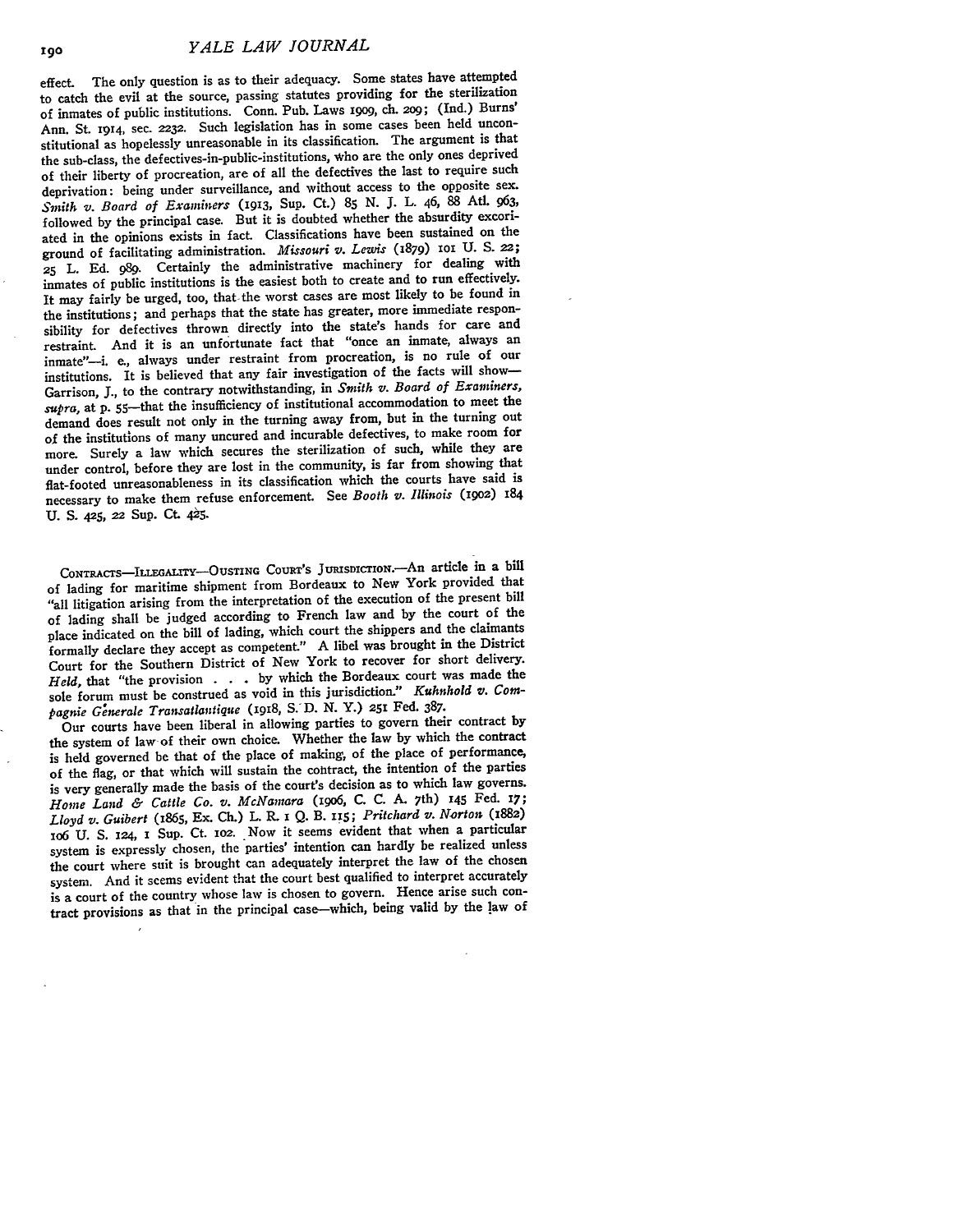France and Germany-can hardly be wholly unreasonable. See Lorenzen, *Cases on Confl. L., 3g4* n. Our courts, however, have been jealous of any attempt to "oust their jurisdiction." The law is settled that a provision which attempts to fix as the sole *forum* another court in a domestic or in a foreign common law jurisdiction, will be disregarded **by** the court where suit is brought. *Prince Steam Shipping Co. v. Lehman* **(x889, S.** D. N. Y.) **39** Fed. **704;** *Slocum v. Western Assurance Co.* **(i89o, S.** D. N.-Y.) **42** Fed. **235;** authorities collected **(1908)** 8 **COLUMBIA** L. REv. **409.** The chief consideration of policy in the earlier cases-which the later seem to follow without over-much consideration-seems to be a fear that the defendants may use such clauses to dodge, with persons and property, out of the chosen jurisdiction and so out of all liability. It may fairly be questioned whether this objection might not be met by holding such fraudulent removal, if proved in another jurisdiction, to waive compliance with that term of the contract; as is done, e. **g.,** in the case of fraudulent remaval to prevent notice of dishonor. *Cf. Williams v. Bank of the United States* **(1829, U. S.) 2** Pet. *96.* And it may be questioned, in any case, whether the injustice done plaintiffs in general by having their debtors skip the jurisdiction of the chosen *forum* is, over and after all, greater than the injustice done defendants **by** having suits slapped upon them, when unsuspecting and far from home, without adequate means of defence at hand. But when the foreign jurisdiction chosen **by** the parties is one of the civil law, an additional reason appears for sustaining the provision. New York may well be able to very fairly read the law of Massachusetts. *Cf. Loucks v. Standard Oil Co.* (1918, **N.** Y.) *12o* **N.** E. 198, (1918) 28 YALE LAW JOURNAL, 67. Even in such cases difficulty is not unknown. But experience shows common law courts to-be in the main utterly unable to fairly read and pass on the law of a civil law country. *Cf. Lando v. Lando* (igio) *I2* Minn. **257, 127 N.** W. **I125;** *In re Johnson* [i9o3] **I Ch.** 821; *Bremer v. Freeman* (1857, P. **C.)** io Moo. P. **C.** 3o6. This is not strange; and the inability is mutual; the systems are too unlike in matter and method. To get the benefit of the provision, therefore, which the courts claim to be ready to allow,-viz., choice **by** the parties of the governing law-the provision for determination of civil law in a civil law court should be respected. And doubly strong is this argument before a court of admiralty, where it has repeatedly been stated that under special circumstances the court will decline to exercise a jurisdiction which they undoubtedly possess, when justice appears much better obtainable **by** suit in a home port. See *The Belgenland* **(1884) 114 U. S. 355,** 366, **367.** And common law courts have acted on a similar principle. *Mittenthal v. Mascagni* **(i9o3) 183** Mass. ig, **66 N. E.** 425. It is submitted that the facts of the present case, in the absence of fraud, might without straining be held to constitute such special circumstances. And the urging of such considerations is, it is further submitted, not untimely or unreasonable in view of the present tendency of our courts to forego their ancient fierce jealousy of letting any controversy escape their determination. The common law no longer nurses its feud against the courts of chancery and admiralty. Arbitration clauses, so long held void for this same reason of ousting jurisdiction, have been made legal in England **by** statute. Our own courts have been growing restive under the outworn rule of their illegality. See *Delaware Canal Co. v. Pennsylvania Coal Co.* (1872) 5o **N.** Y. **25o, 258-9;** *United States ;4sphalt Co. v. Trinidad Lake Co.* **(1915, S. D. N.** Y.) **=** Fed. ioo6. It is believed that the case for respecting clauses such as that in the principal case is stronger than that for respecting a clause of arbitration. Indeed, as regards causes of action already existent at the time of the agreement, a contract to sue only in a foreign *forum* has already found recognition **by** the *forum* of attempted suit declining jurisdiction. *Gitler v. Russian Co.* (i9o8, **N.** Y.) **124 App.** Div. **273,** zo8 **N.** Y. Supp. **793.** Nor, in view of the above, is the reason clear which distinguishes against the future cause of action.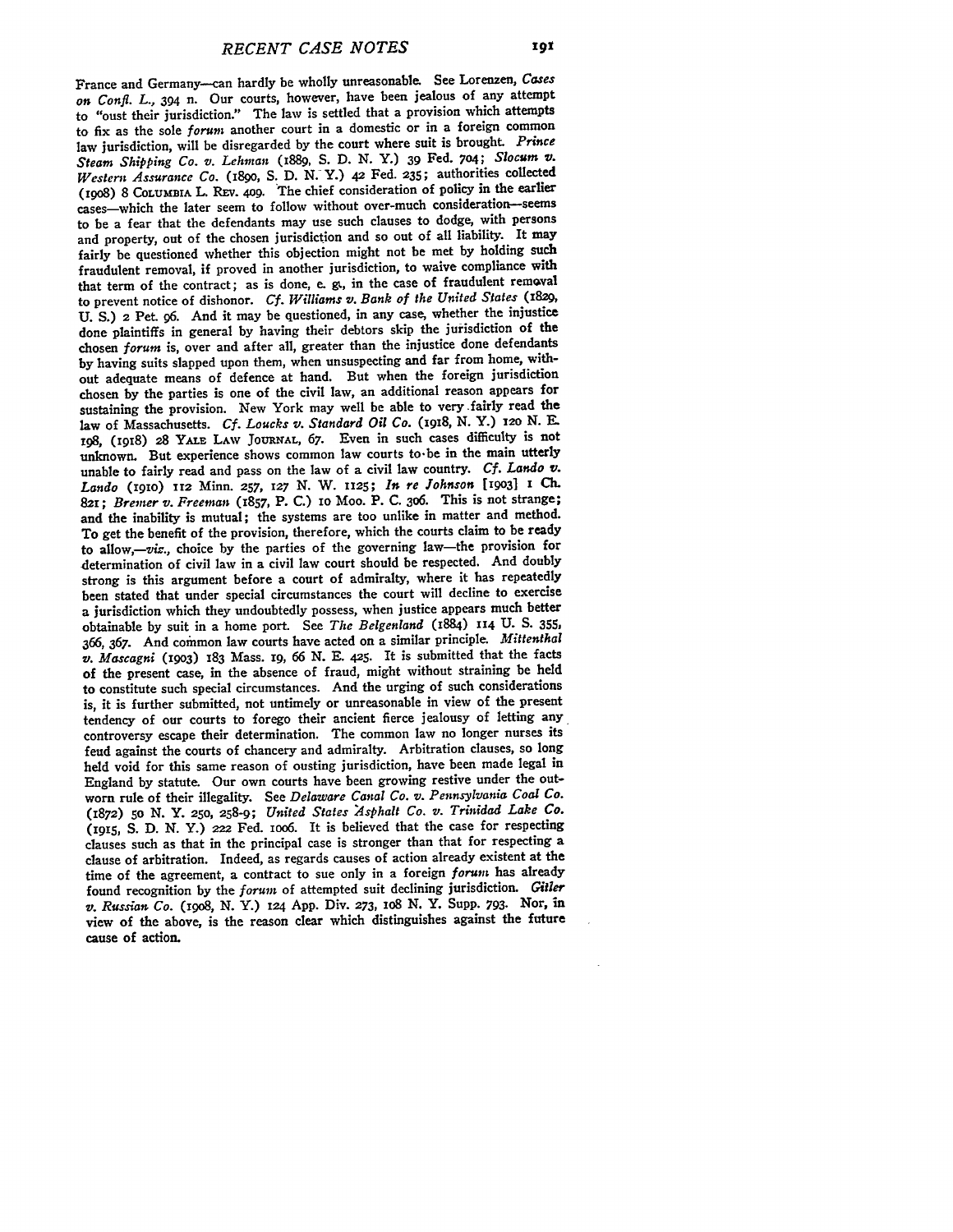CONTRACTS-INNOCENT MISREPRESENTATION-DEFENSE TO ACTION AT LAW.-In an action for damages for breach of contract it was shown that in making the promise to buy certain corporate stocks and bonds the defendant relied, at least in part, upon an innocent misrepresentation made by the plaintiff. The sale of the securities was "the means by which to convey land with a factory and machinery"; the untrue representation was that "a right of way, which was a substantial factor of value in the real estate, was owned **by** the corporation." *Held,* that the innocent misrepresentation was a defense to the action. *Bates v.* Cashman (i918, Mass.) iig **N.** E. 663.

See COMMENTS, p. **x78.**

**GUARDIAN AND WARD-PURCHASE BY GUARDIAN FOR** HIMSELF-RIGHT **OF** WARD TO ACCEPT BENEFIT.--Minor children owned real property in fee, subject to an unadmeasured dower interest of their mother. The plaintiff, who was the guardian of the children, purchased for himself the dower interest of the mother, receiving a quitclaim deed. Later the mother executed a quitclaim deed purporting to release the dower interest to the children. The latter, through a new guardian, brought ejectment against the plaintiff, who was in possession; whereupon he filed a bill in equity to restrain the ejectment suit, to have the dower admeasured and the widow compelled to convey to him the lands so set off, and to have the deed to the children declared void. *Held,* that the children were entitled in equity, through their present guardian, to elect to accept the benefits of the purchase by the first guardian, but that if they so elected, their estate must account to the plaintiff for the purchase price paid the mother. Ostrander C. **J.,** and Bird, **J.,** *dissenting* in part. *Johnston v. Loose* (i918, Mich.) 167 N. W. **IO21.**

The plaintiff based his claim to the dower interest on the fact that the statutes of Michigan relating to guardians merely forbade them to purchase the interests of the wards when offered at public or official sales and did not cover the case of a distinct interest-in the same physical object, to be surevested in some other person. The majority of the court replied that while the statutes did not cover the case, the general principles of the law of trusts as established **by** judicial decision forbade a fiduciary of any kind to derive a benefit of the sort which the plaintiff attempted to acquire in the principal case. This position is fully justified both **by** English and American precedents. The principle has been recognized for about **25o** years; the leading case is *Keech v. Sandford* (1726) Sel. **Ch.** Cas. **6i,** known to English lawyers as the Rumford Market Case. Some of the leading cases are: *Holt v. Holt (1671)* **1 Ch.** Cas. Igo (executor) **;** *Rushworth's Case* (1676) **2** Free. **13** (mortgagee); *Taster v. Marriot* **(1768)** Amb. **668** Ceasehold interest given to **A** for life, after his death to B absolutely; **A** secures an extension of the lease-he is a trustee of the extension for B); *Ex* parte *Lacey* (18o2) **6** Ves. **625** (assignee in bankruptcy); *Featherstonhaugh v. Fenwick* (i8io) **17** Ves. **298** (one partner obtains secretly a renewal of the lease of the partnership premises-he is trustee for the other partners in proportion to their shares) **;** *Lees v. Nuttall* **(x829) I** Rus. **&** M. **<sup>53</sup>**(agent); *Smith v. Chichester* (1842) **i C.** & L. 486 (mortgagor); *Rose v. Hayden* (1886) 35 Kan. io6, IO Pic. 554 (agent); *Rich v. Black* (1896) **<sup>173</sup>** Pa. St. **92, 33** AtI. 88o (agent). While cases applying the rule to guardians are not numerous, they are not totally lacking: *Sparhazk v. Allen* **(I85o) 21 N.** H. **9. A** distinction has been taken in some of the cases between the rule applicable to fiduciaries in the more strict sense of the term-trustees, executors, administrators, guardians, and agents-who are absolutely disqualified to take for their own benefit, and that governing persons who are fiduciaries only in a broader sense of the term-such as mortgagees, mortgagors, and partners-as to whom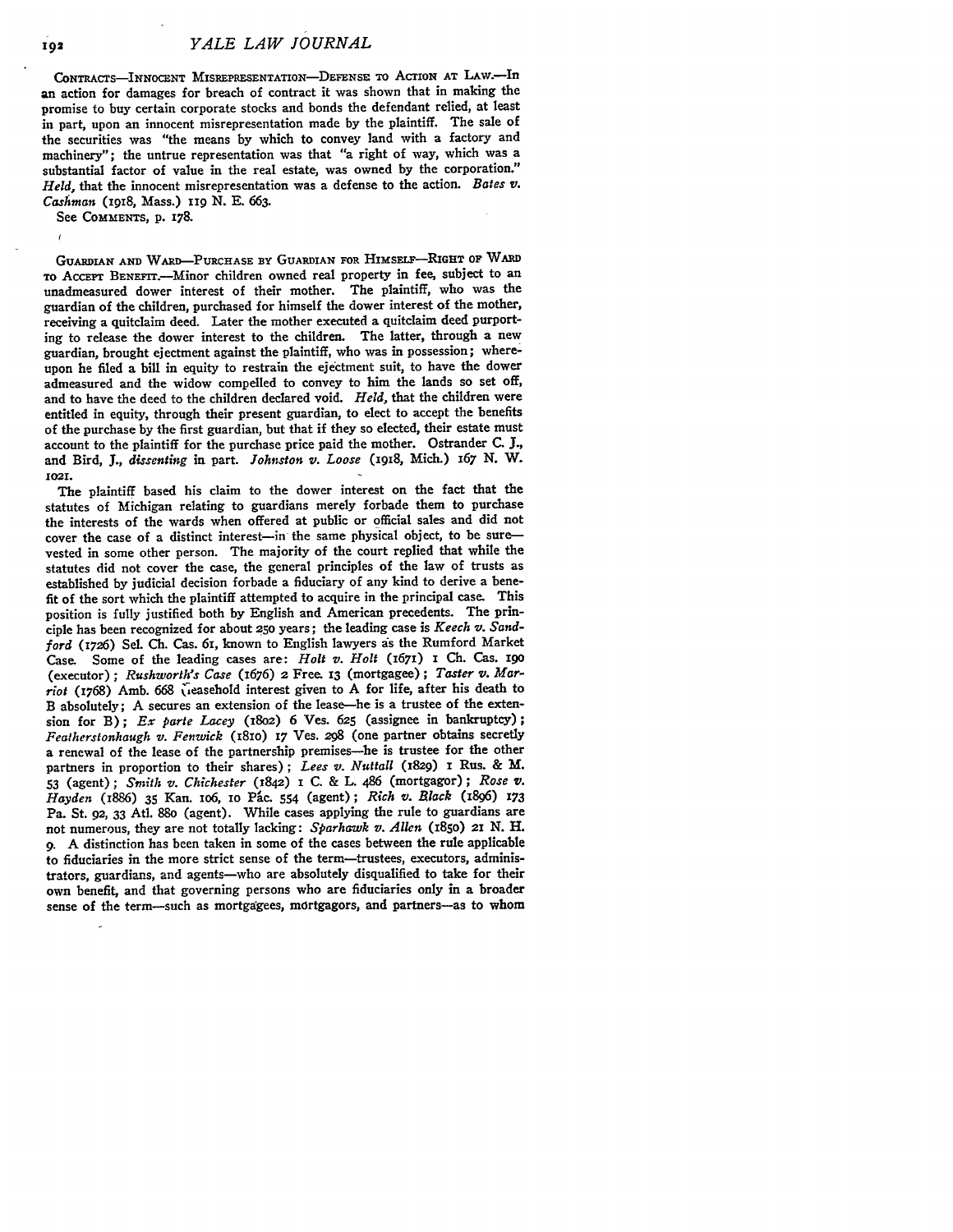**INSURANcE-CoNsTRUcTION OF** PoLtcy-"GAs **ACCIDENTALLY** ABSORBED **OR** INHALED."--The insured held in a mutual association an accident certificate which provided that there should be no liability for accidental death "from which provides absorted that the same interest in a line of a line should absorbed . . . or inhaled." While asleep in a hotel room, the insured was asphyxiated by escaping gas. *Held,* (two judges dissenting) that the defendant association was not liable. *Jones v. Hawkeye Com'l Men's Assn.* (1918, Iowa) *168* **N.** W. **305.**

The decision is confessedly made in the teeth of cogent authority to the contrary, which is well reviewed in the dissenting opinion of Weaver, **J.** The latter argues strongly that similar words of the exception have been repeatedly construed **by** courts of last resort not to include the present case; that such decisions should control, or if not, they should at least create a doubt as to the meaning of the exception; and that doubts should for obvious reasons be uniformly resolved in favor of the insured. Further, that when the insurer, as in the present case, qualifies the broad terms of an exemption clause, he is bound rigidly to the strictest limits of his expressed qualifications exception of death by poison "in any way taken, administered, absorbed or inhaled" was held not to cover death from chloral taken by mistake for distilled water. *Metropolitan Accident Assn. v. Froiland (1876)* 16i **IlL. 30,** 43 N. E. 766; but cf. Porter v. Preferred Accident Ins. Co. (1905, N. Y.) 109 App. Div. 103, 95 N. Y. Supp. 682 ("voluntary and involuntary inhalation" held to cover asphyxiation while asleep). "Had it been intended to exclud for death **by** poison, a simple statement to that effect would have" sufficed. Thus far the dissent. On the other hand, when the company does not qualify broad language, the courts have been very ready to construct expansive restrictions of their own. *Accident Ins. Co. of N. A. v. Crandall* (i887) **I2o U. S.** death of insured by own hand while temporarily insane); and see *Northwestern Mut. Life Ins. Co. v. Hazelett* (i886) **io5** Ind. **213,** 4 **N. E.** 582. The dilemma of the company in drawing a policy is apparent. Granted that it is desirable to prevent insurance companies from including in policies exceptions which defeat the reasonable expectations of the unwary insured; should this be done by affixing to words meanings quite at variance with and almost unrelated **to** their meaning in ordinary life? The courts have so done in this line of cases; and this same Iowa court has participated. *Riley v. Interstate Bus. Men's Acc. Assns.* (x916) **i77** Iowa 449, i59 N. W. **203.** Such action produces the dilemma of the court in the principal case. The majority claim, with full justice, that if the words here used do not except the accident which here occurred, no words in our language can except it. If the contract were between ordinary mortals, this would seem, the only sane decision. For in contracting men use words as they are used in the world of men, and not as they have been construed **by** courts in a technical attempt to defeat an equally technical and unfair advantage

 $\bar{z}$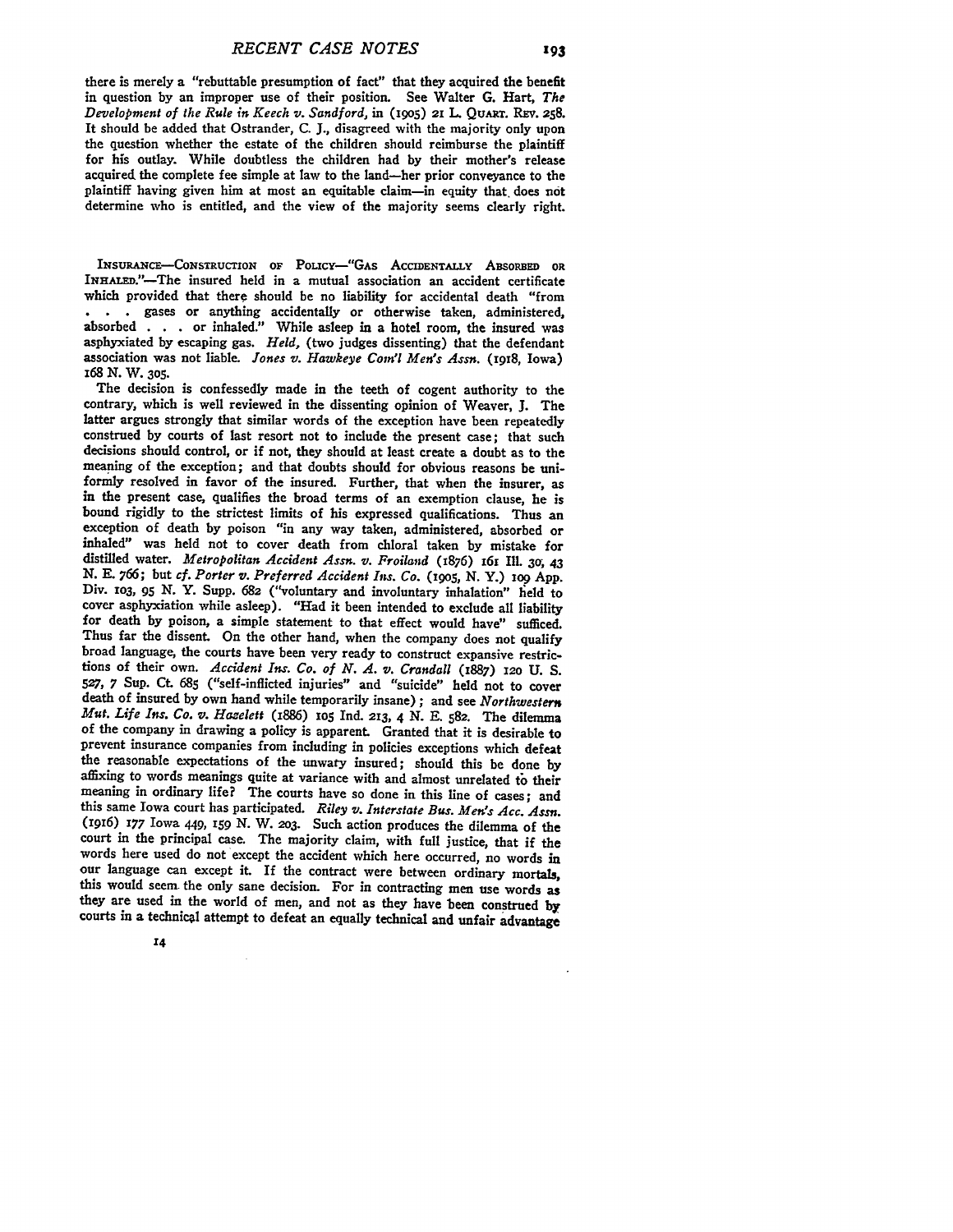obtained **by** one of the parties. Where the contract is a technical one drawn **by** technicians it is doubtless more reasonable to hold them to the meaning of their terms as laid down **by** the courts. *Cf. Devine v. Devine (i918,* **N. J. Ch.) 104 Atl. 370.** Even then, it may become advisable to avoid absurdity **by** allowing language to carry the sense its words cry for. The action of the court in the instant case is bold. The authorities seem in sense and in law unsound. They are based on conscious or unconscious rebellion against letting an insured be tricked out of benefits which the courts believe he was justified in expecting. The court here disregards them; it refuses to let a hard case make bad lawin the hope that the legislature will act.

**TAXATION-INHERITANCE TAXES-DEDUCTION OF FEDERAL ESTATE TAX BEFORE** ASSESSING STATE INHERITANCE TAX.<sup>---</sup>A resident of New Jersey died testate leaving an estate upon which the federal estate tax was more than \$1,000,000. The question arose whether this sum should-be deducted from the appraisement of the estate in computing the state inheritance tax. *Held,* that the federal tax was to be deducted from the value of the estate in ascertaining for the purposes of state taxation "the clear market value of the property transferred." *In re Roebling's Estate* **(I9i8, N. J.** Prerog.) **IO4 AtL 295.**

**<sup>A</sup>**resident of Illinois died testate leaving an estate upon which a federal estate tax was assessed. *Held,* that in computing the state inheritance tax the federal tax was to be deducted as an expense of administration from the gross value of the decedent's property. *People v. Pasfield* (I918, **Ill.) 12o N. E. 286.**

The important question raised **by** these cases has already been passed upon in several states and is certain to arise in others. In Minnesota and Connecticut the deduction has been allowed. *State v. Probate Court of Hennepin County* (i918, Minn.) "i66 **N.** W. **125;** *Corbin v. Townshend* (i918) **92** Conn. **501, 103** Atl. 647. In New York the deduction has been denied. In *re Sherman's Estate* **(i917) i79 App.** Div. 497, 166 **N.** Y. Supp. ig; affirmed without opinion in ii8 **N. E.** io78. For a discussion of the relative merits of the two views, approving the former, see (1918) **27 YALE LAW JOURNAL, io55.** In the principal cases the nature of the federal estate tax is considered at length. The opinions point out that it resembles the old English probate duty and is a charge against the estate of the 'lecedent, not a charge against the beneficial shares of the several legatees or distributees of the decedent. The constitutionality of such a tax is considered and affirmed in the Illinois case. State inheritance taxes, on the other hand, are commonly based upon the privilege of the beneficiaries to receive the decedent's property **by** will or intestate succession, and are measured **by** the value of the property so passing to them. Hence a probate duty chargeable against the decedent's estate is properly deducted, like debts and expenses of administration. This would seem to be clearly true in respect to the Illinois inheritance tax. It is not quite so obvious in the case of the New Jersey **tax** because the courts have construed that tax, at least in the case of non-resident decedents, as being a tax upon the transfer to the executor or administrator, not as a legacy tax on the succession of the beneficiaries. See (x918) **27 YALE LAW JouRNAI,** io55, at **1059.** It is interesting to note that under the New York view the federal tax is ultimately deducted *pro* rata from the several legacies instead of being treated as an expense of administration deducible from the residuary estate. *In re Douglass' Estate* (I9r8, Surr.) **i7i N.** Y. Supp. 956.

**ToRns--THREAENED** PHYsIcAL **INjURY o** LAND-No **REcovERY FOR DEPRECIA-**TION IN MARKET VALUE.-The defendant corporation placed upon its own land a large pile of "strippings" (soft earth, quicksand and gravel) from a mine.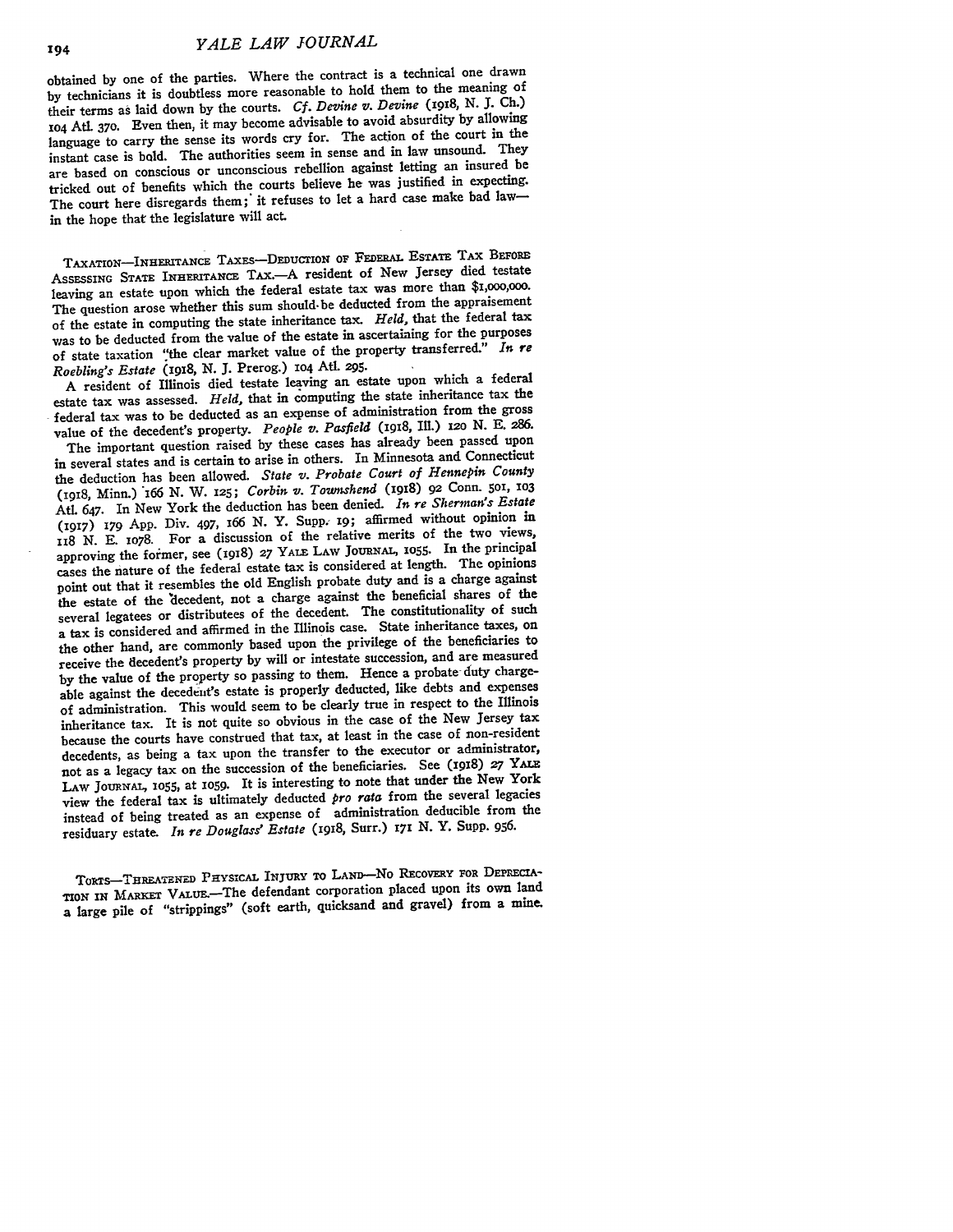The ground on which the pile was placed sloped toward neighboring houses, one of which was that of the plaintiff. A portion of the material suddenly gushed out from the bottom of the pile, crossed the highway and carried away several of the houses for a distance of about fifty feet, but the plaintiff's property was not touched. The plaintiff claimed damages because the existence of the pile near his premises, with the danger of a recurrence of the slide, had substantially diminished their market value. He recovered a judgment in the court below. *Held,* that the judgment was erroneous, since the plaintiff had no cause of action until physical injury to his property occurs. *Johnson v. Rouchleau-Ray Iron Land Co.* (1p18, Minn.) 168 **N.** W. **I.**

See COMMENTS, **p. 171.**

TRovER **AND** CONvERSIoN-LIABIITY **OF** INNOCENT **AGENT-TRANSFER OF NEGOT-**ABLE PAPER.-Negotiable instruments payable to bearer were stolen from the plaintiff. An agent of the thief delivered them to the defendants, who were bankers, and authorized their sale. The defendants sold them and after deducting their commission paid the proceeds to the agent, who paid them over to his principal. Throughout the transaction the defendants acted without notice, actual or "constructive," of the plaintiff's interest. The plaintiff brought an action for conversion. *Held,* that the acts of the defendants did not amount to a conversion. Pratt v. Higginson (1918, Mass.) 119 N. E. 661.

See COMMENTS, **p. 175.**

TRUSTS-RESULTING **AND CONSTRUCTIVE TRUSTs-GRANTEE'S ORAL AGREEMENT** To **HOLD LAND FOR** PERSON PAYING **PURCHASE** PRIcE.-The complainant's bill alleged that he paid the purchase price of certain real estate, the title to which was conveyed to the defendant, and that the latter expressly agreed and declared that she held the property in trust for him. *Held,* that the plaintiff had no enforceable equitable interest in the property. *Keown v. Keourn* (1918, Mass.) **II9 N. E. 785.**

The decision follows previous Massachusetts cases in seeing nothing but the express oral trust, the enforcement of which is forbidden **by** the statute of frauds. The English law and that of some American states is to the contrary, taking the view that there is a "resulting trust" in favor of the buyer. *Dyer v. Dyer* **(1788,** Ex.) *2* Cox, 92; *Stock v. McAvoy* (1872) L. R. **15 Eq. 55;** *Cook v. Patrick (i891)* **135** Ill. 499, **26** N. **E.** 658. As the cases just cited show, this so-called "resulting"trust" is based upon a presumption of fact, "rebuttable" **by** evidence. *Cf.* (I918) **27 YALE** LAW JoURNAL, **7o5.** The result is that in the end, where evidence is introduced, it is really the express oral trust which is enforced. This seems clearly to violate the statute of frauds, and to this extent the Massachusett view seems sound. There is, however, another possibility which is usually entirely overlooked by the courts. In other parts of our law we have acted upon the general principle that, while one may set up the statute of frauds as an excuse for refusing to perform the obligations resulting from an express oral promise, if he does so he will not be permitted to enrich himself thereby in an unjust way. In consequence he is usually required to restore, either specifically or **by** way of money equivalent, that which he received in consideration for the oral promise. Keener, *Quasi-contracts*, 277; Woodward, *Quasi-contracts,* **147.** It happens occasionally under this doctrine that the plaintiff actually obtains the same relief that he would have been entitled to had the oral promise been enforceable, but this is merely a coincidence and no reason for refusing to apply the general principle. Thus, if services are performed